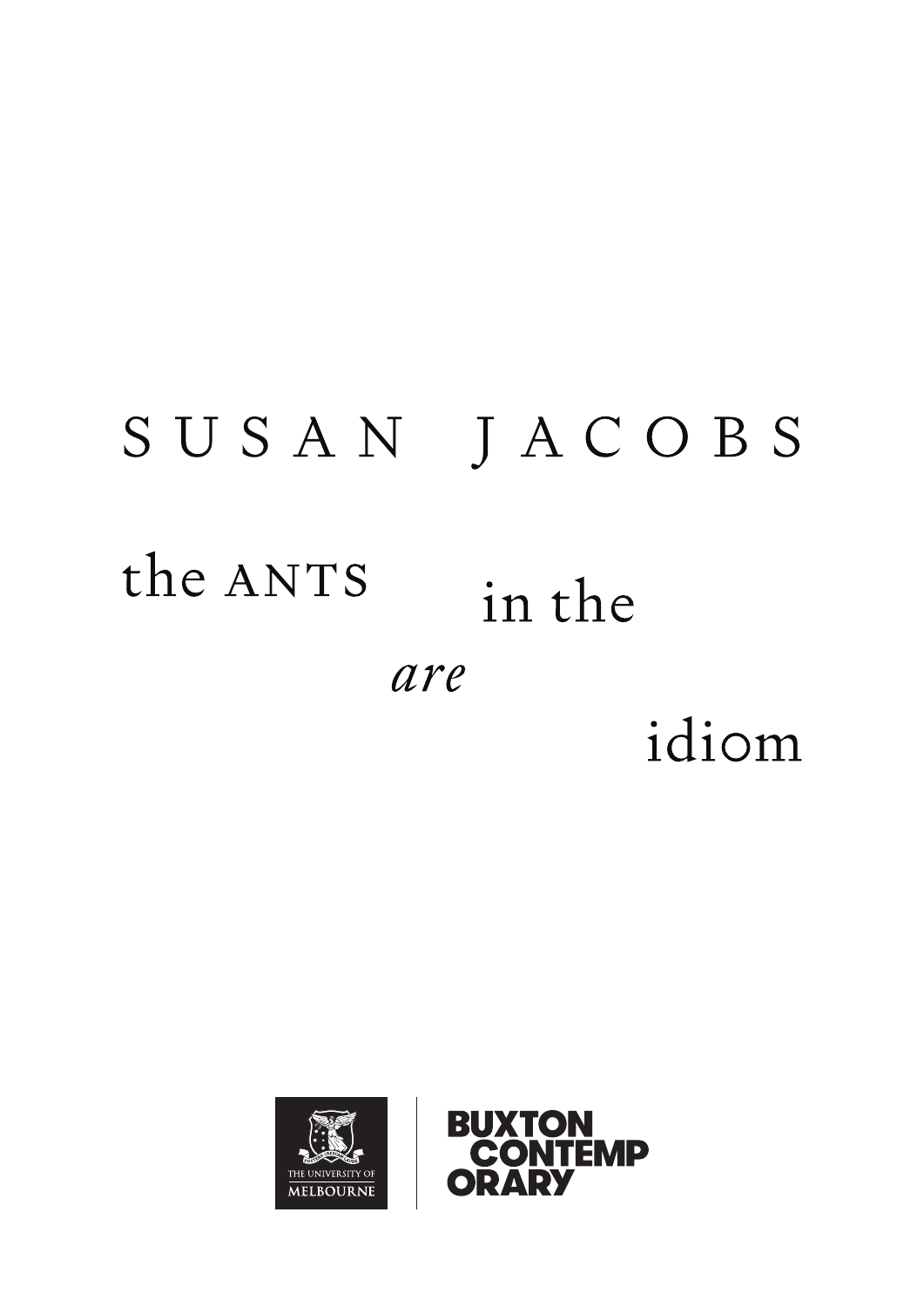Curated by Jacqueline Doughty

The development of this exhibition was supported by an Australia Council for the Arts Fellowship

All works courtesy of Sarah Scout Presents, Melbourne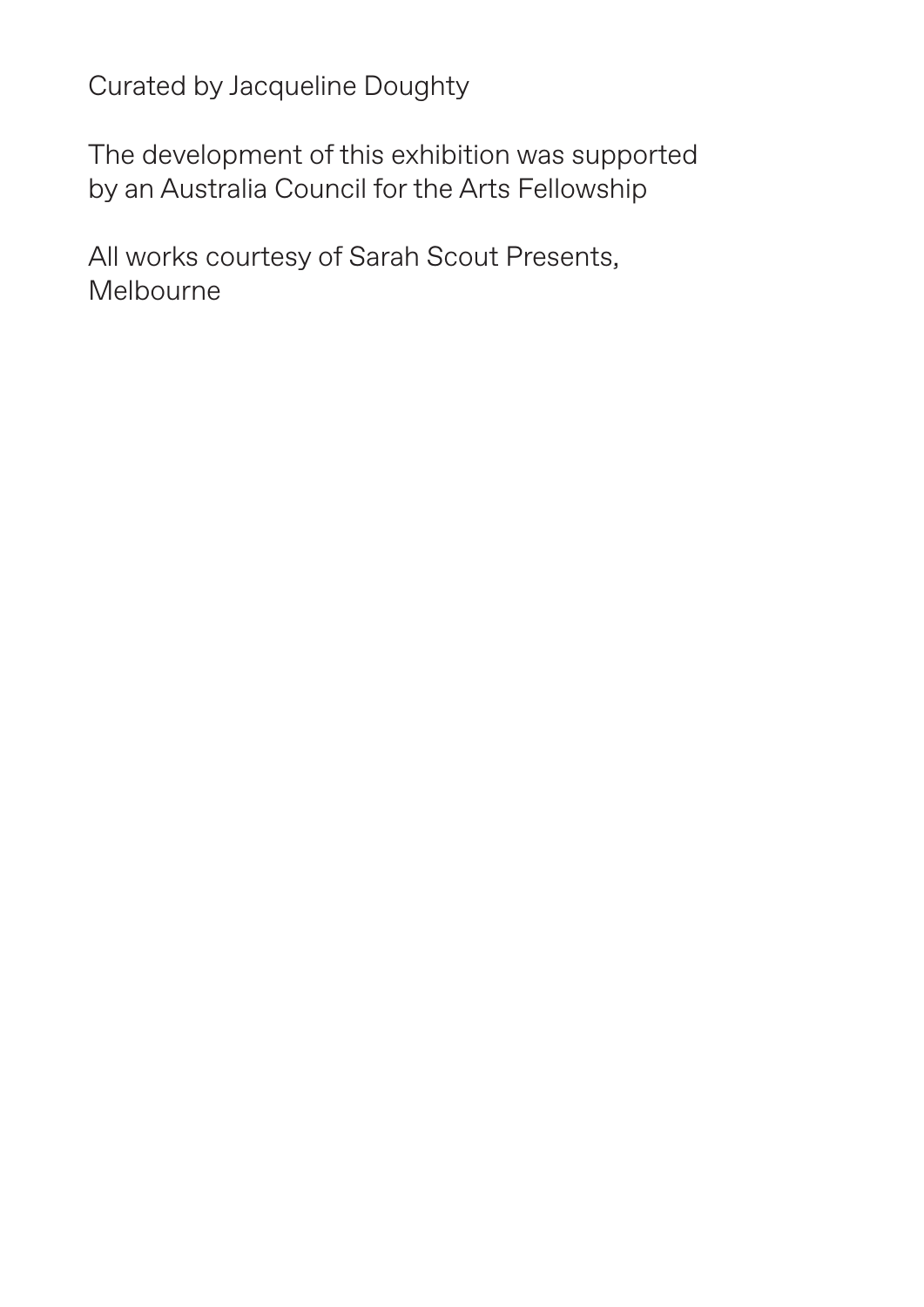## The ants are in the idiom

*The ants are in the idiom* is a presentation of newly commissioned work by Australian-born, London-based artist Susan Jacobs. A meditation on the relationship between language and matter, the exhibition is an expansive sculptural environment that draws the viewer into a web of visual riddles.

Jacobs' poetic approach to materials is underpinned by research into systems of thought that have shaped – and mis-shaped – human knowledge. Playful allusions to science, psychology and mythology jostle with visual puns and word games. Enlivened by the imaginative potential of misinterpretation, the exhibition is a rhizomatic sculptural network that stimulates a process of associative looking in the viewer.

The artist has developed this work over several years, experimenting with materials in her studio to articulate a sculptural language informed by cumulative layers of environmental observation and historical research. *The ants are in the idiom* could be read as an allegory for a way of working as an artist or, on a more universal level, for the human drive to make meaning of our surroundings.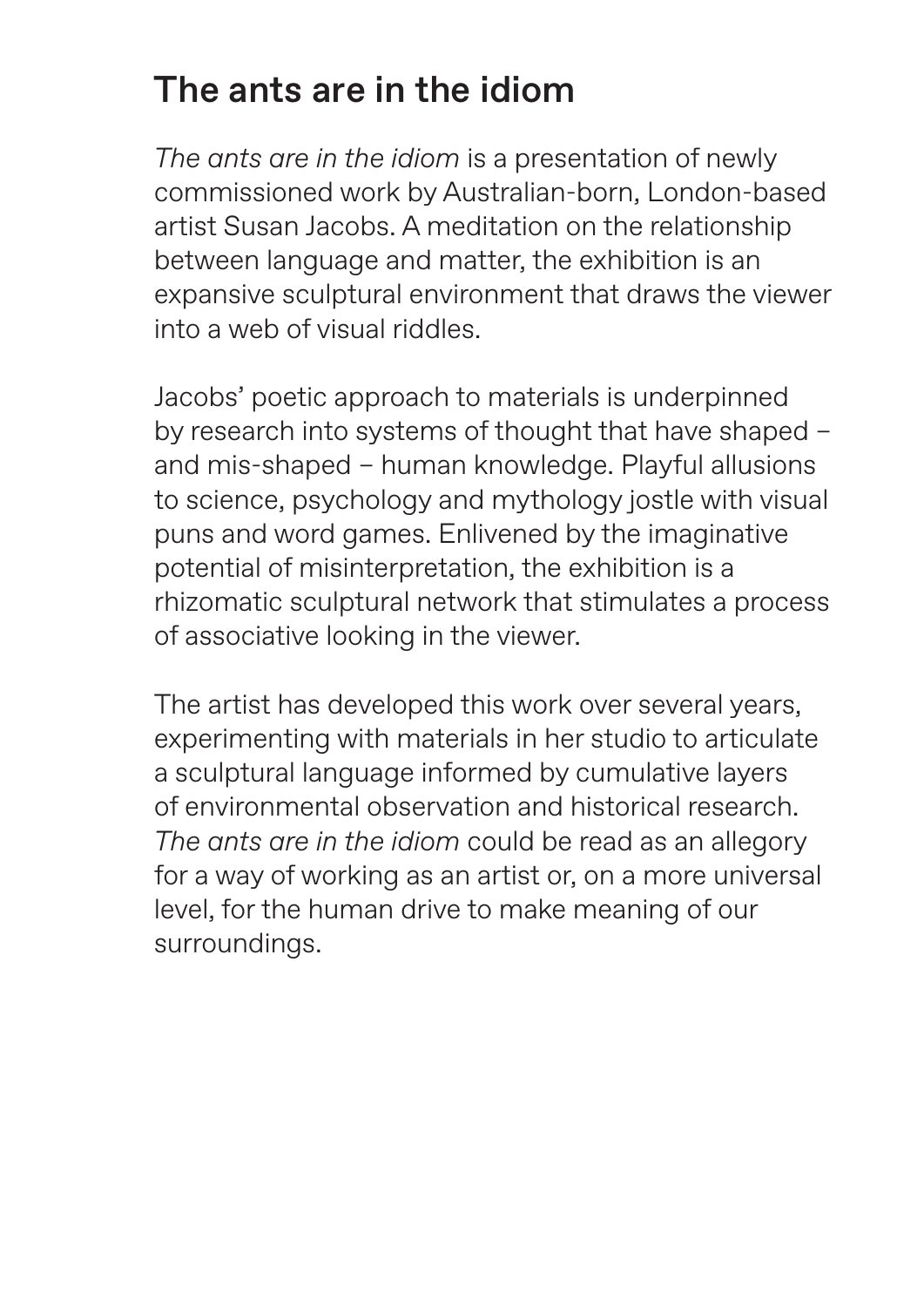## Ground Floor Floorplan

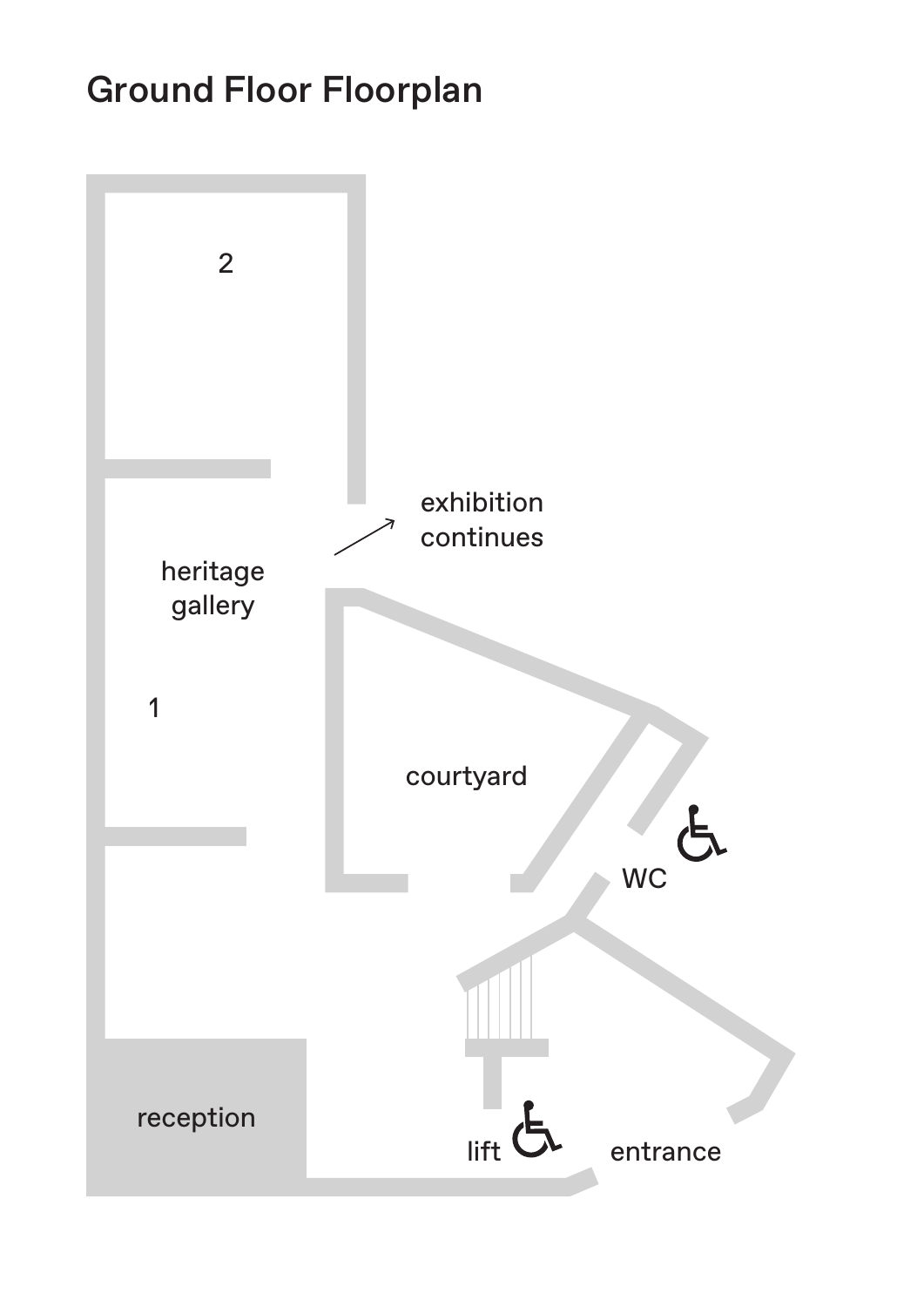1 Susan Jacobs

born 1977 Sydney; lives and works in London

*Hindsight 20/20* 2022 gypsum, acrylic, gold and silver leaf

Collection of the artist

The word 'hindsight' suggests the action of looking back or behind. It denotes a clearer understanding with the benefit of time, as in the saying 'hindsight is 20/20'.

The gypsum tablets in this work have been cast from a rear vision mirror, found lying on the ground during a walk in the London streets. The play of light on the mirror's smashed surface caught the eye of the artist and her friend, creating a shared optical illusion, a reflected apparition of the Virgin Mary.

The artist has cast this found object again and again, gilding the replicas in lustrous metallic leaf in a futile attempt to repeat her momentary vision. Reminiscent of mosaics or Byzantine icons, the glistening surfaces invoke the illusions that sometimes appear in our peripheral vision. *Hindsight 20/20* prompts a consideration of the way sensory perceptions are mediated by the mind and refracted by preconceived systems of belief and knowledge.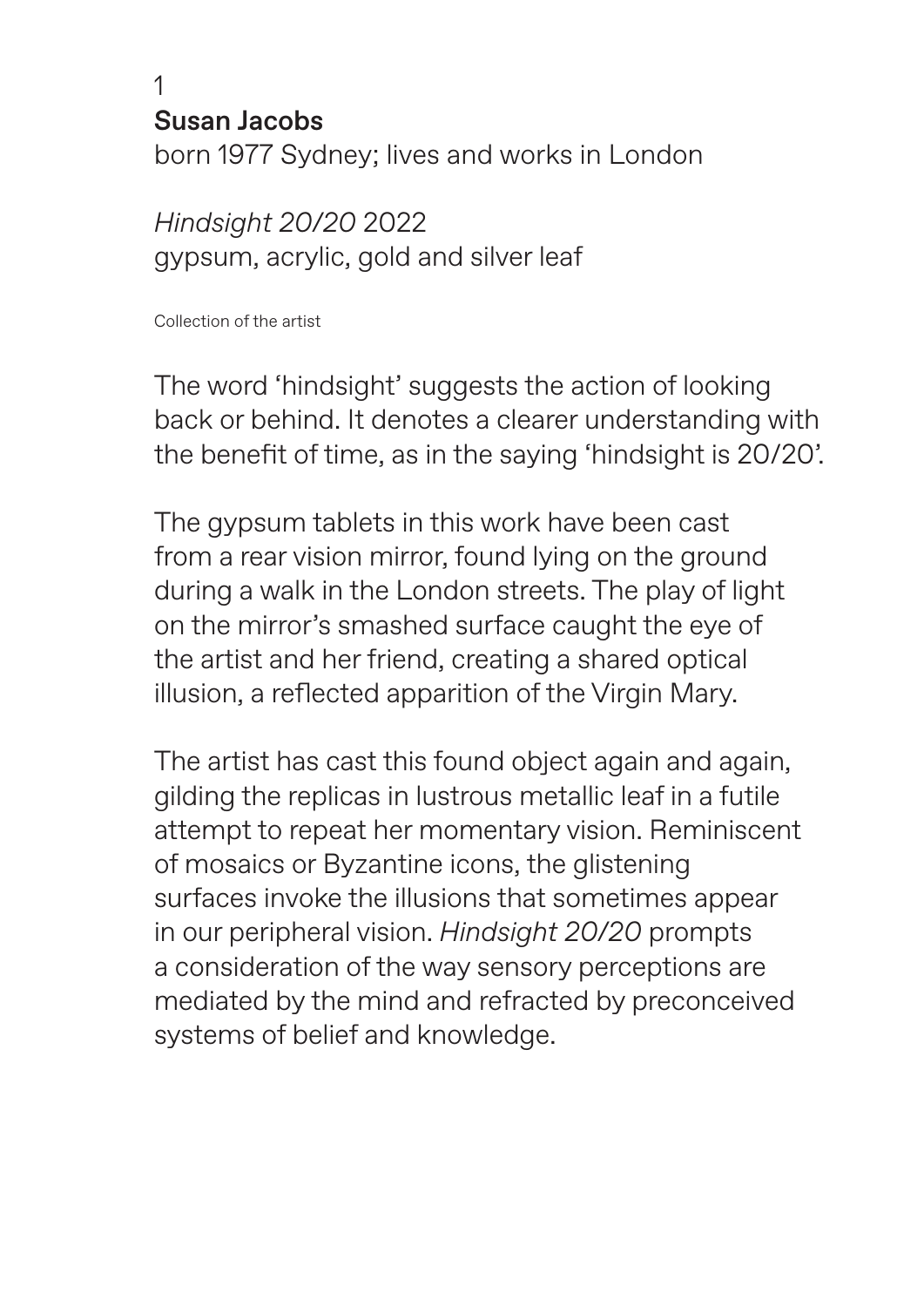$\overline{2}$ Susan Jacobs

born 1977 Sydney; lives and works in London

#### *A Recipe for Scorpions* 2021

ceramic, steel, clay, plastic, infrared lamps, electronic mist system, holy basil oil, deionized water

Collection of the artist

This installation is based upon a recipe for scorpions proposed by Belgian physician and chemist Jean Baptiste Van Helmont (1577–1644) to demonstrate the theory of spontaneous generation. Dating back to ancient Greece, the erroneous notion that living organisms could arise from decaying matter, without parents or seed, persisted throughout the Enlightenment until it was finally disproven in the mid-19th century.

The emphasis in this work is on psychology as much as science; on the cognitive errors that lead to fantastically wrong conclusions. In order to make sense of its surroundings, the human brain employs mental shortcuts, called 'heuristics', to screen out excess stimuli and process information efficiently. The resulting perceptual biases can lead us to see patterns and relationships where none exist.

For the artist, these misinterpretations are generative. Mistaken connections lead to new and fruitful possibilities, making a case for the imaginative potential of getting things wrong.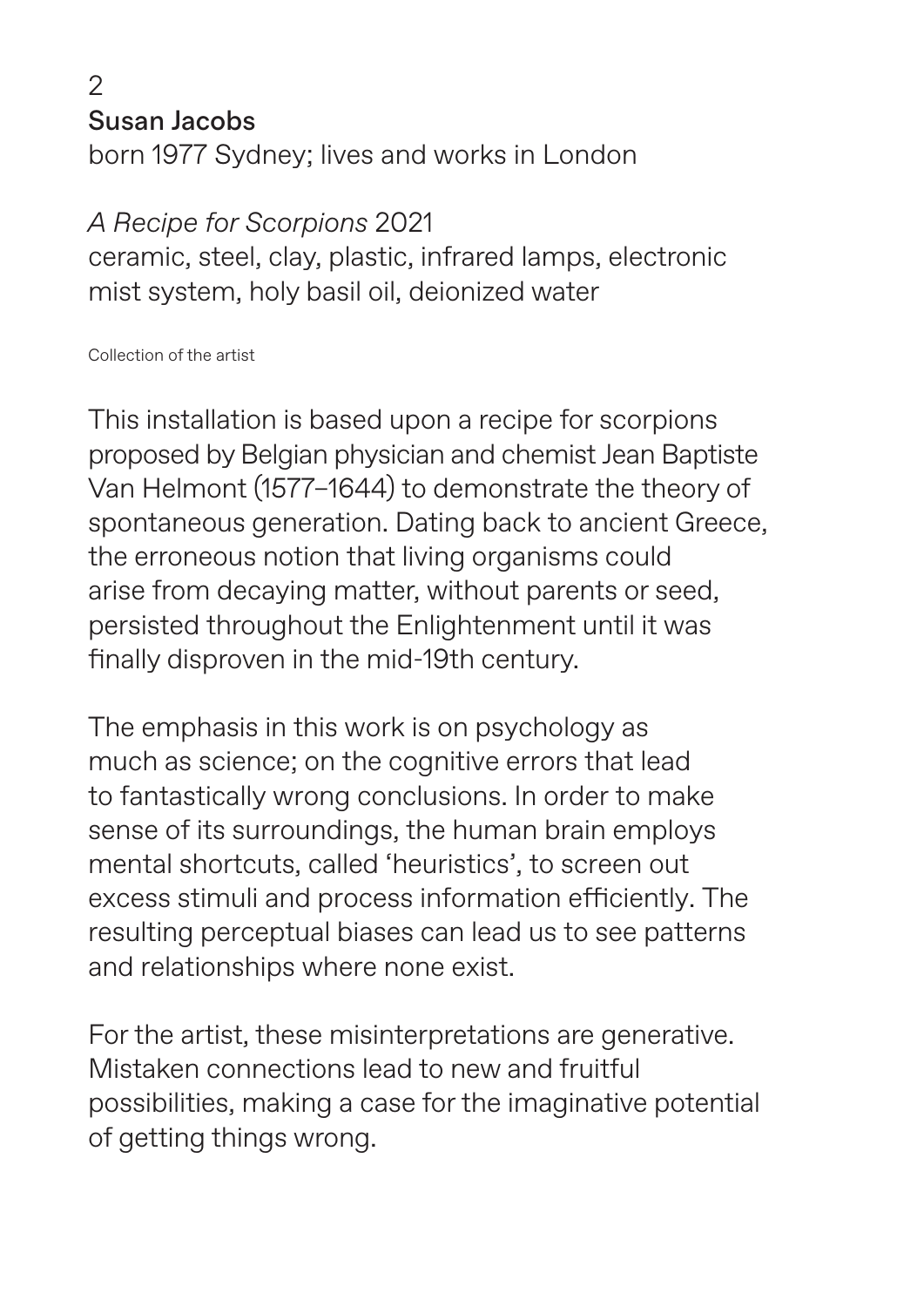3

Susan Jacobs

born 1977 Sydney; lives and works in London

*A Recipe for Mice* 2022 ceramic vessels, ceramic wheat grains, Edwardian deadstock underwear

Collection of the artist

A companion piece to *A Recipe for Scorpions* in the Heritage Gallery, this work recreates another of Jean Baptiste van Helmont's spontaneous generation theories. A vessel is stuffed with vintage underwear and tiny grains of clay 'wheat' in a futile endeavour to spark a germ of life.

Slightly larger clay pellets resemble mouse poison or excrement, an abject touch that speaks to the artist's interest in hierarchies of value and arbitrary distinctions between noble and debased materials. The work draws parallels to 17th century still life painting traditions, specifically the *sottobosco* (forest floor) genre, which featured lowly or maligned creatures associated with otherworldly darkness and the recesses of the human psyche.

Multiple allusions to the word 'bloom' evoke the sprouting of new vegetation, the growth of mould, the yeasty loaves of bread known as 'bloomers' and the capacious underwear of the same name, which in this work, fortunately, fails to generate baby mice despite its fertile nomenclature.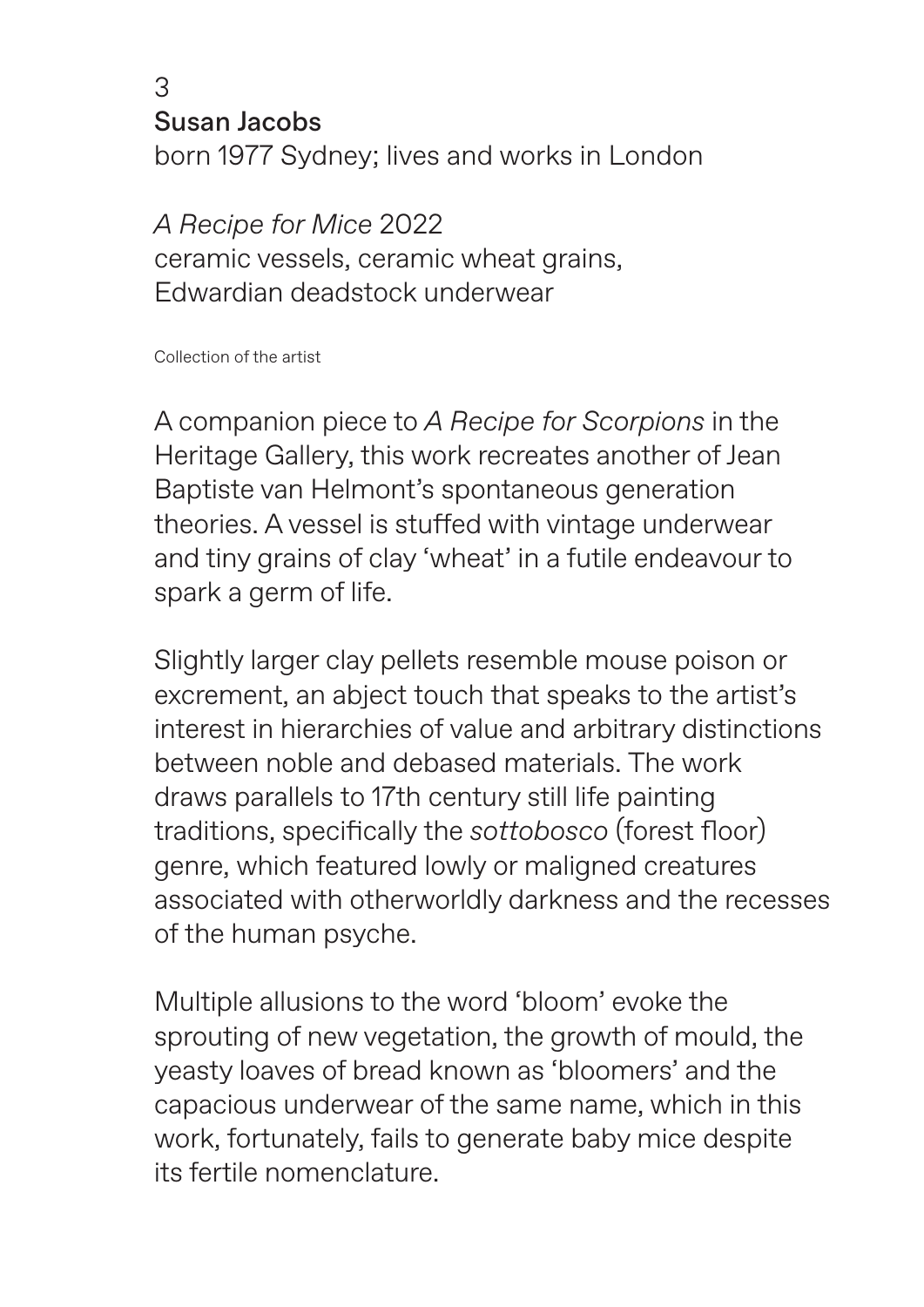4 Susan Jacobs born 1977 Sydney; lives and works in London

*Cope (Tree)* 2022 bronze, mixed media

Collection of the artist

The delicate bronze forms on this tree-like armature have been cast from sycamore seeds that appear to spell the word 'cope'. Describing a steadfastness in the face of hardship, 'cope' is a reassuring word for challenging times. Reflecting upon her discovery of this poignant message on a city street, the artist writes,

The human tendency to seek patterns in random information can see false conclusions dressed as 'signs from the universe'. The temptation to form links where there are none is a human trait, both flawed and psychologically affirming. The double take or misapprehension that happens in such chance encounters sharpens consciousness and unleashes the magic of the mind's invention.

When a word is uttered over and over it begins to seem strange; reiteration causes confusion rather than clarity. The replication and clustering of the seeds in this work recall the cognitive mechanism of pattern recognition, which finds meanings in repetition that can lead us astray.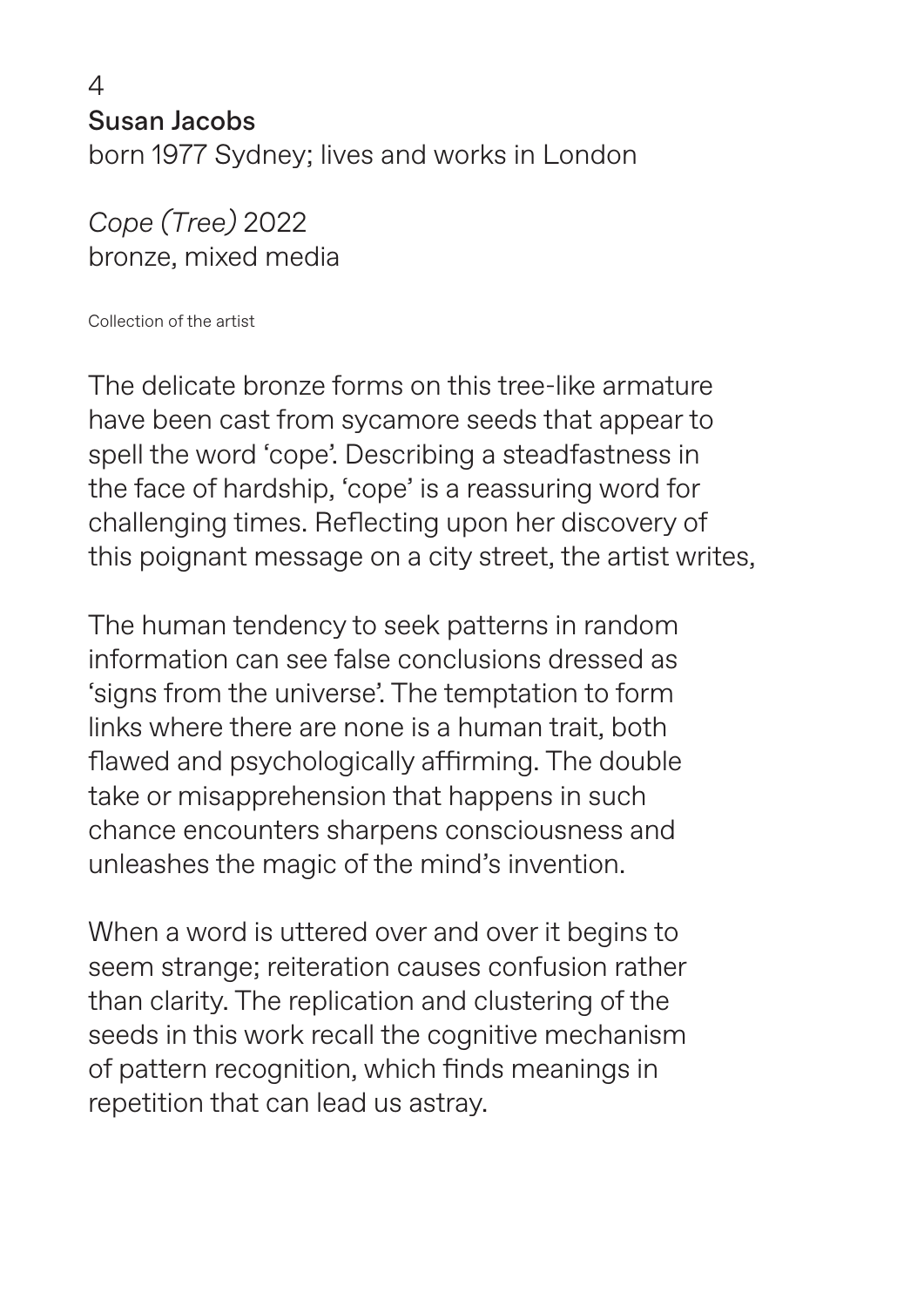## Ground Floor Floorplan (Continued)

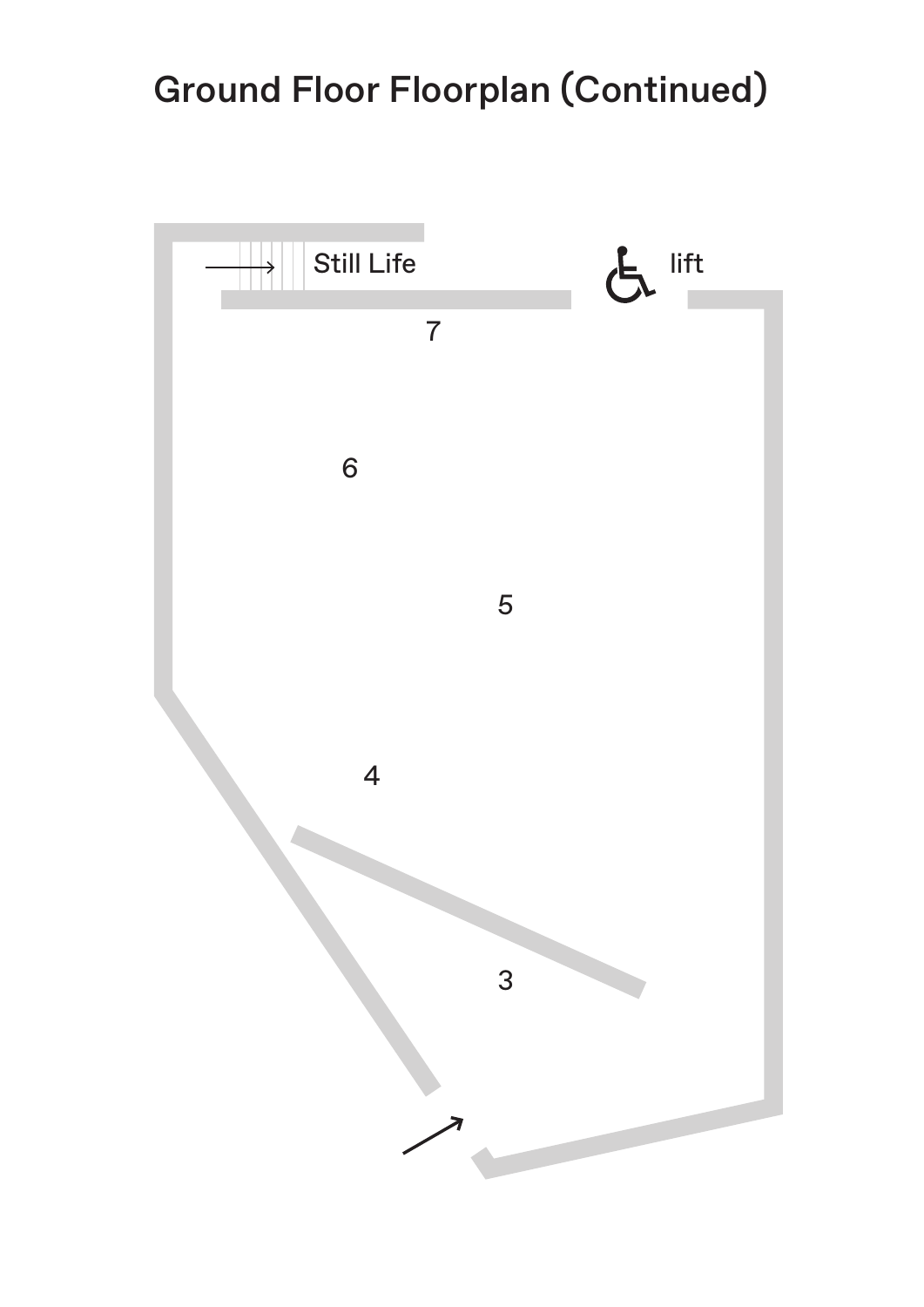5 Susan Jacobs born 1977 Sydney; lives and works in London

*Market Fray* 2020–22 mixed media

Collection of the artist

*Market Fray* sprawls across the gallery like a rhizomatic network connected by myriad visual and verbal associations, or what the artist terms 'equivalences'. The artist has employed a methodology of 'literalness' to generate sculptural form, riffing on analogies and like-for-like substitutions. Casts of curling citrus peel resemble shed snake skins and make visual parallels with extruded clay spirals, which in turn evoke drill bits or shaved wood, links in a multiplying chain of references.

Across the four bodies of work that constitute this installation, references to urban environments such as street markets are evident, as are allusions to the hostile architectures that control behaviour in public spaces, from bollards to the metal studs and spikes that dissuade people and birds from resting on architectural features.

The pathway each viewer chooses to take through this three-dimensional riddle will guide their interpretation of the work, bringing an element of chance and contingency to the engagement.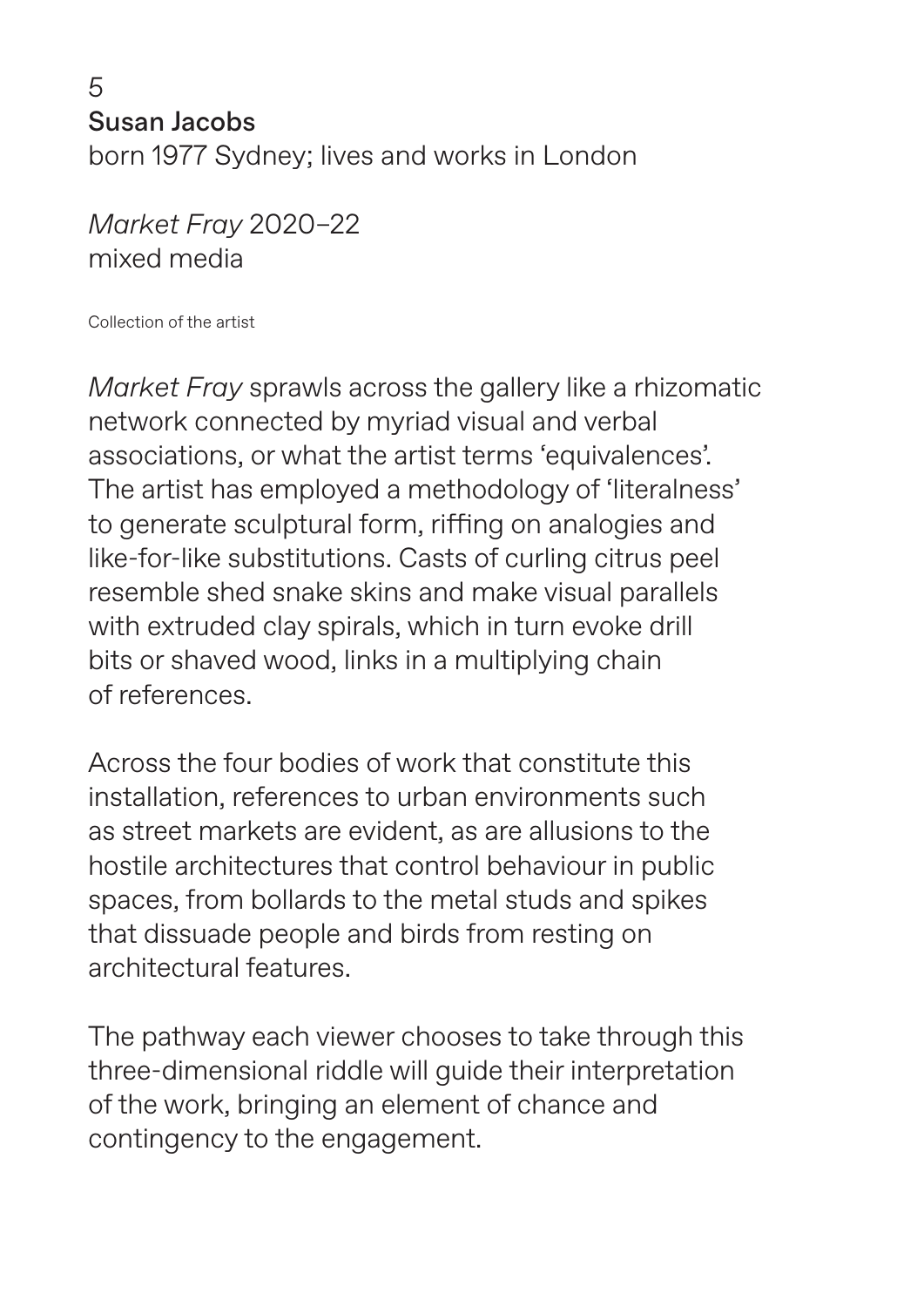*Pasteur's Grapes Inverted as The Lovers* wood, epoxy, silk, acrylic, bronze, ceramic, plastic, milk protein fibre, metal

This work is based upon an image of the model used by French chemist and microbiologist Louis Pasteur (1822– 95) to demonstrate the principle of fermentation, one of several experiments he conducted in 1862 to disprove the theory of spontaneous generation. One bunch of grapes is exposed to air and another is wrapped in sterilised cotton wool, to show that only grapes exposed to airborne yeast spores would ferment.

When Jacobs inverted the two bunches of grapes, the tableau reminded her of the painting *The Lovers* (1928) by French artist Rene Magritte (1898–1967), with one head covered, and one revealed. For Jacobs this work is, 'a fusion of research and subjectivity, an homage to enduring love and a reflection on mortality during a time of extreme isolation.'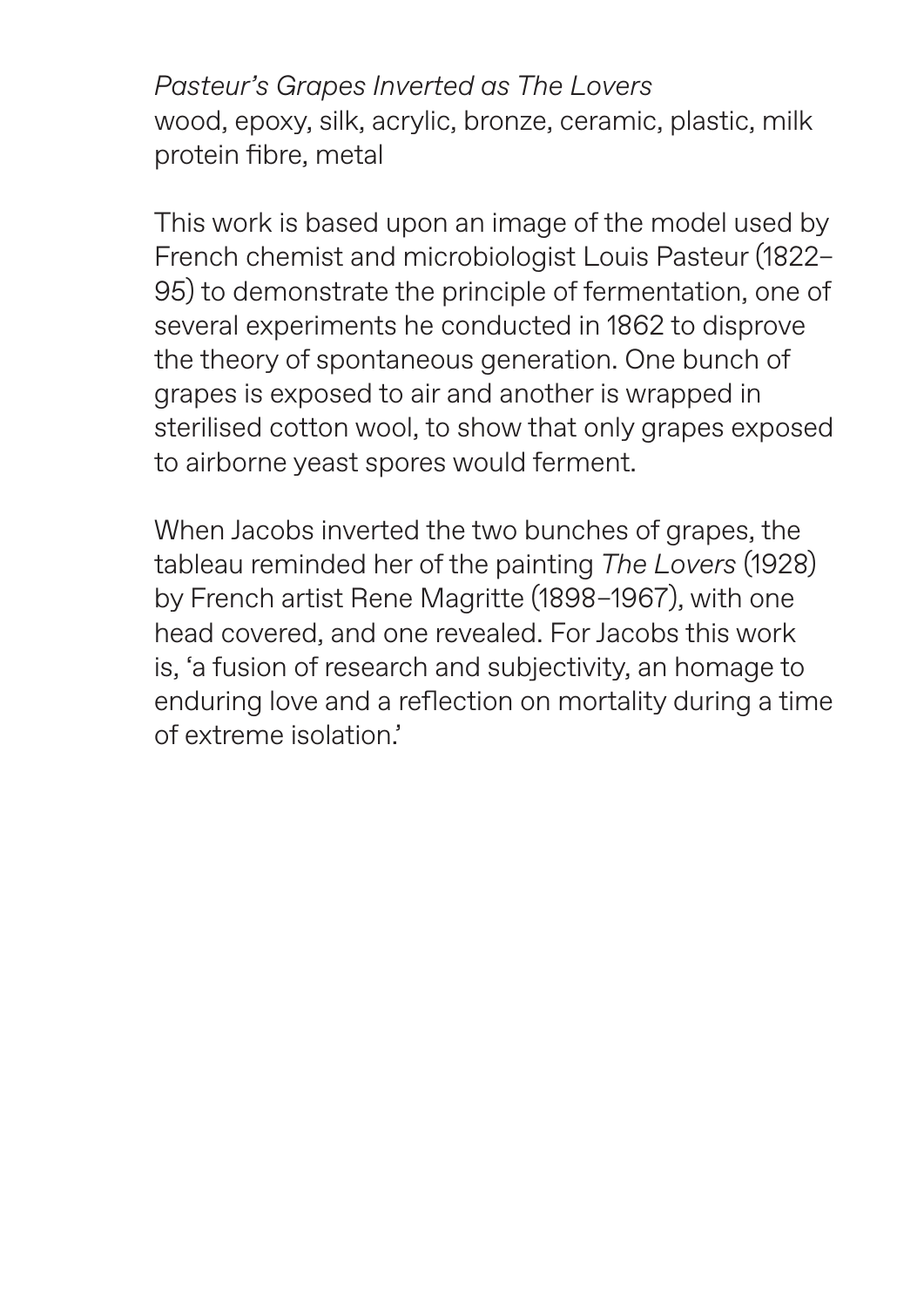*A Saint, a Scholar and a Nasty Streak* felt, epoxy, graphite, hemp, Perspex, steel, bronze, ceramic, acrylic

This work plays upon various forms of headwear. A trash-strewn halo is fashioned from anti-nesting spikes, the type installed to protect buildings from the indignity of roosting birds. Systems of value are questioned in an assemblage that considers the word 'mortarboard' and its associations with scholarly achievement and manual labour. A perforated rubber cap, used by hairdressers to separate and 'streak' strands of hair, is transformed into a helmet.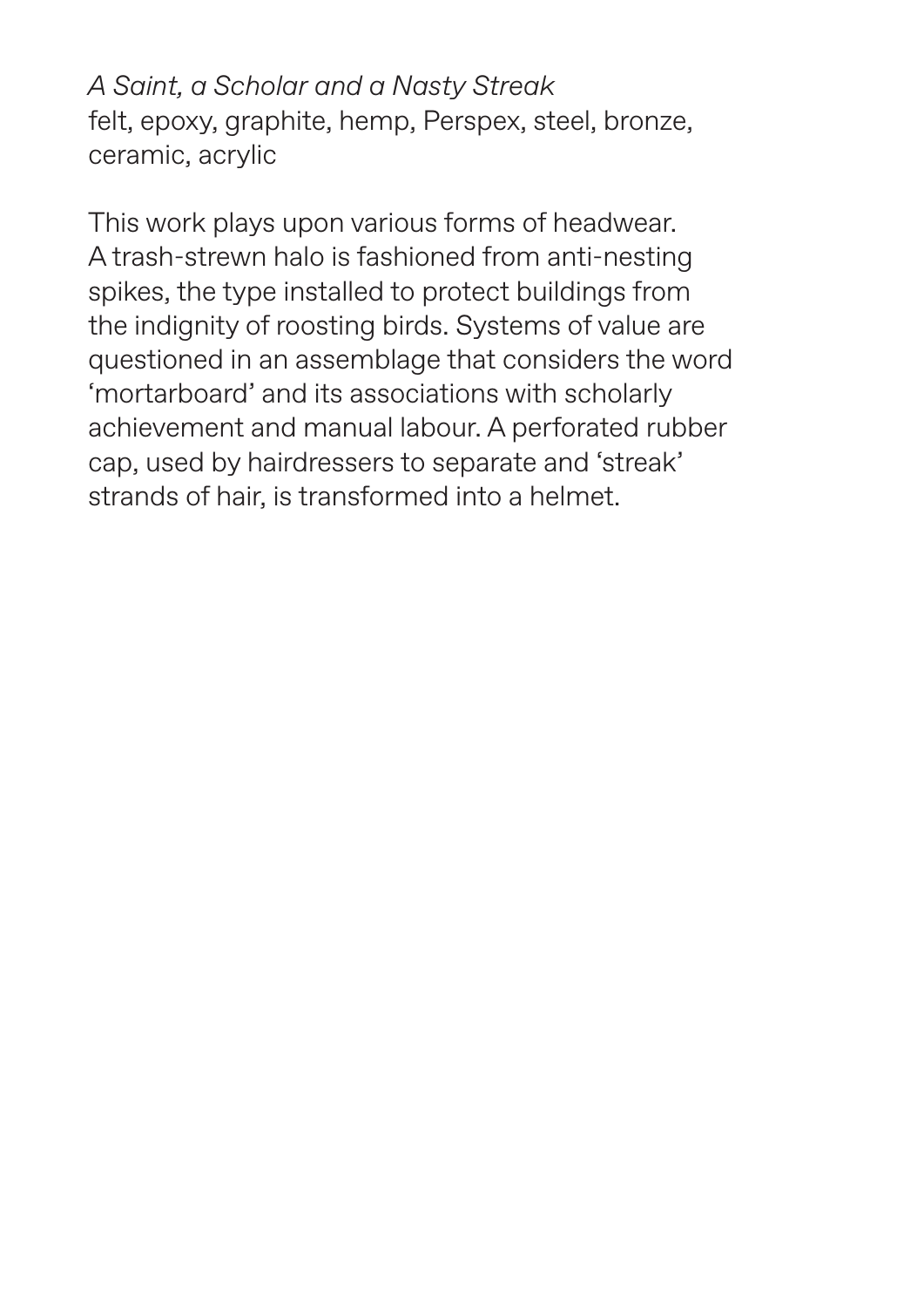*Market Mesh*

*Market Mesh (Rotten Rare)* gypsum, acrylic, plastic, Perspex

*Market Mesh (Calendar)* plastic test tube stands, Perspex, gypsum, acrylic, milk protein fibre, mint fibre, bleached flax

*Market Mesh (The Noble Rot)* gypsum, shellac, acrylic, Perspex, silk moire

*Market Mesh (Bag Hide)* epoxy, graphite

*Market Mesh (Fox Hole)* wood, shellac, Perspex

A steel mesh structure displays curious forms that blur the line between found and constructed object. Cast morsels of mushroom, carrot and raisin are displayed like rotten remains, reimagined as rarefied commodities or calcified reliquaries. Notions of value are teased out further in an epoxy and graphite replica of a spreadeagled polyethylene shopping bag. Its form suggests a flayed animal hide and carries a historical reference to an ancient form of currency – ox hide ingots – shaped like livestock and equal in weight and value, but easier to transport than their animal equivalents.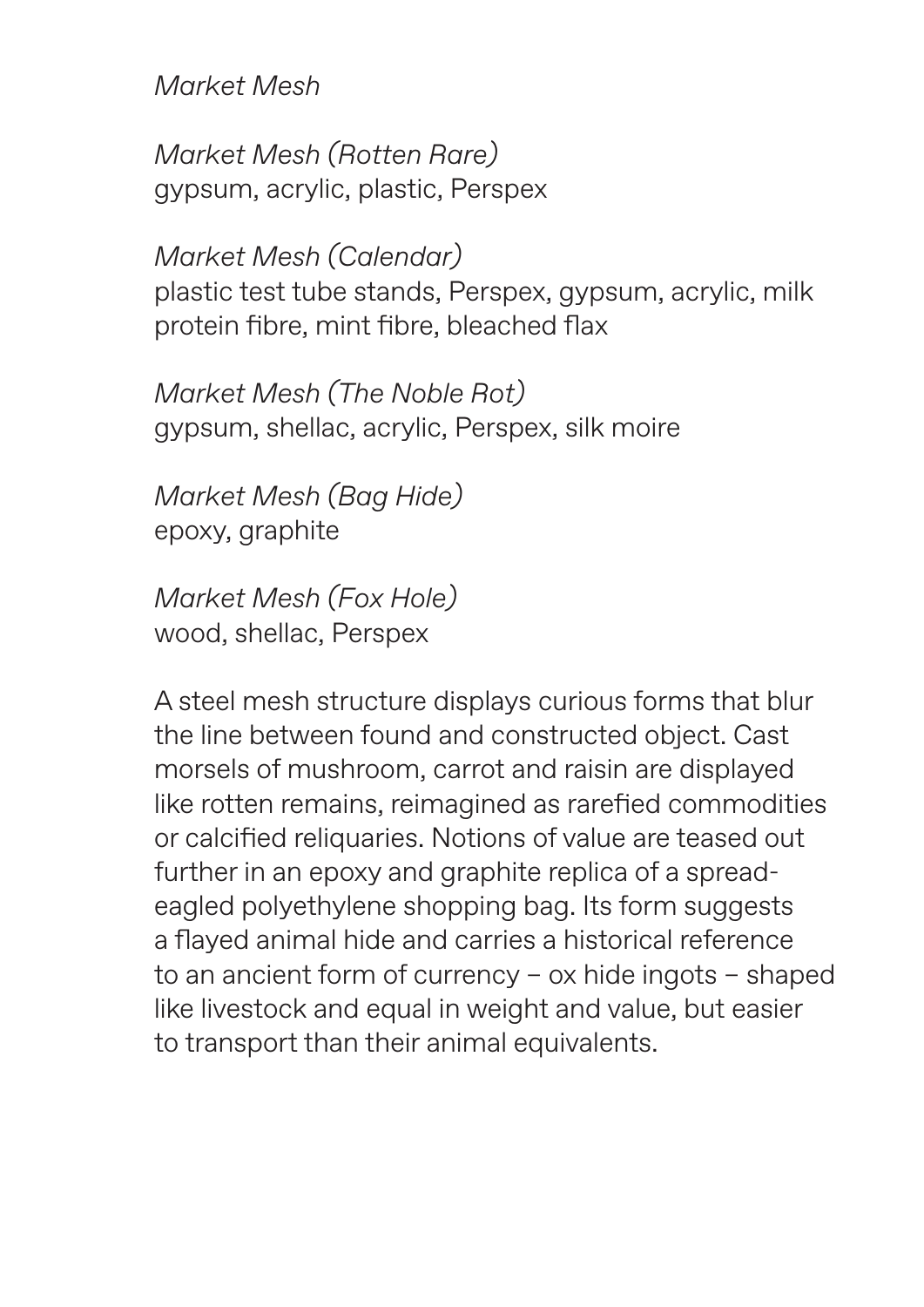*Tables of Contents*

*Easter* brass, wood

*Apple Massage* gallium, acrylic, plastic, metal, wax, epoxy, ceramic, wood, heat lamp

*Bag O' Bones* porcelain, stoneware, tea, steel, wax, cotton

*Bread So White it's Blue* zinc, linen, cotton, wood, gypsum

*Brains and Brawn* ceramic, copper, epoxy, graphite, pigment, synthetic sinew

*Fruit Bones* bronze, acrylic, epoxy wax, oil paint

*Walnut Veneer* epoxy, acrylic, shellac, wood

*Limb, Gauntlet* ceramic, acrylic, plastic, anti-nest spike

*Spiral Bits*  ceramic, ink, wood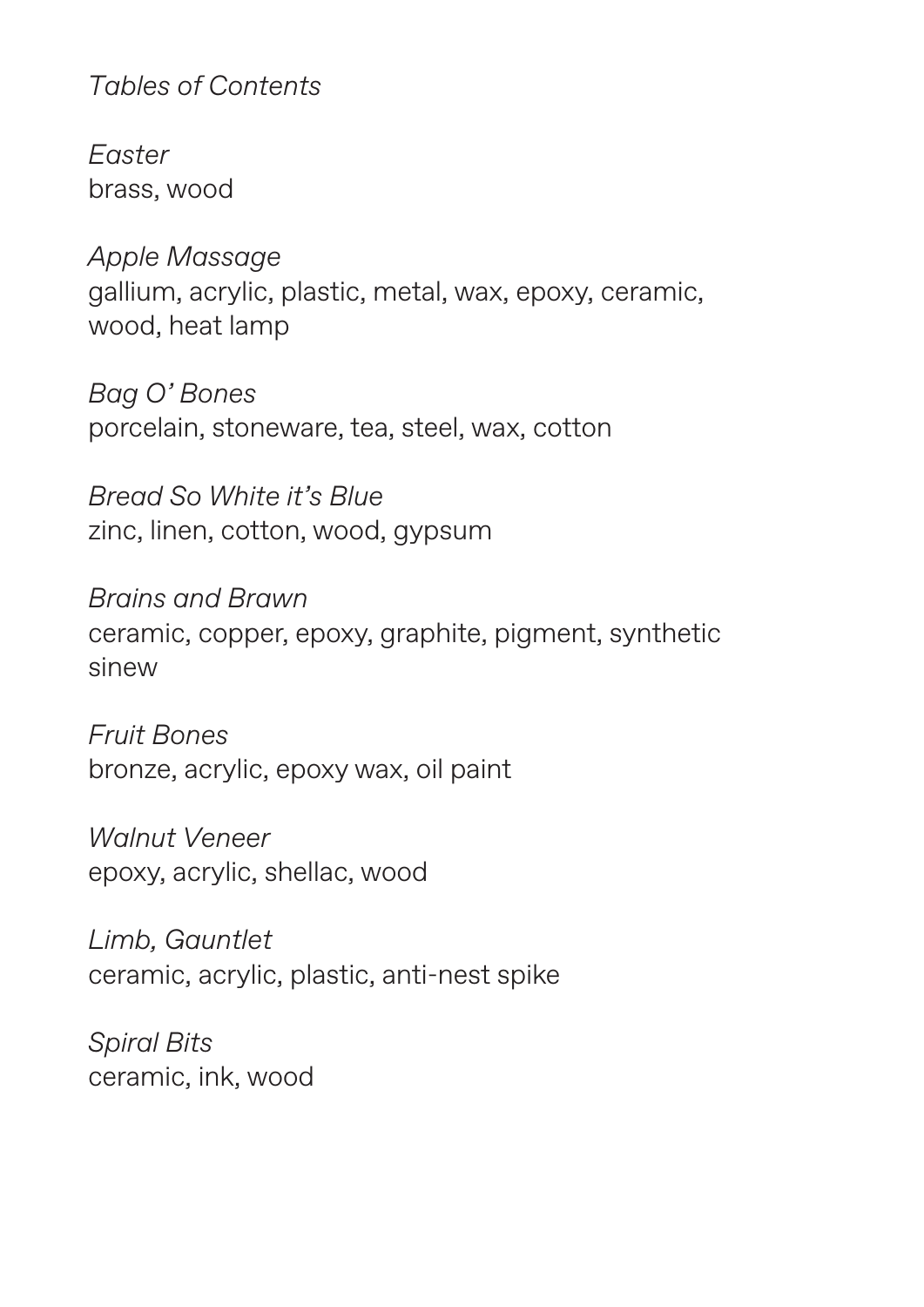*Hemlocked* compressed hemp, acrylic, hemlock wood, iron, pigmented glass wax, bronze

*Animalls* ceramic, glass, bronze, wax, metal

This installation consists of an array of sculptural objects and assemblages displayed on tables, like the trash and treasure left unsold at the end of the day in a flea market. Correlative forms draw from cultural, historical and biological references, merging animal, vegetable and mineral. Surfaces are withered, cracked, mouldy; there are tableaux of bones, fruit and flesh, all contributing to a sense of mortality and decay reminiscent of the 17th century vanitas genre of still-life painting.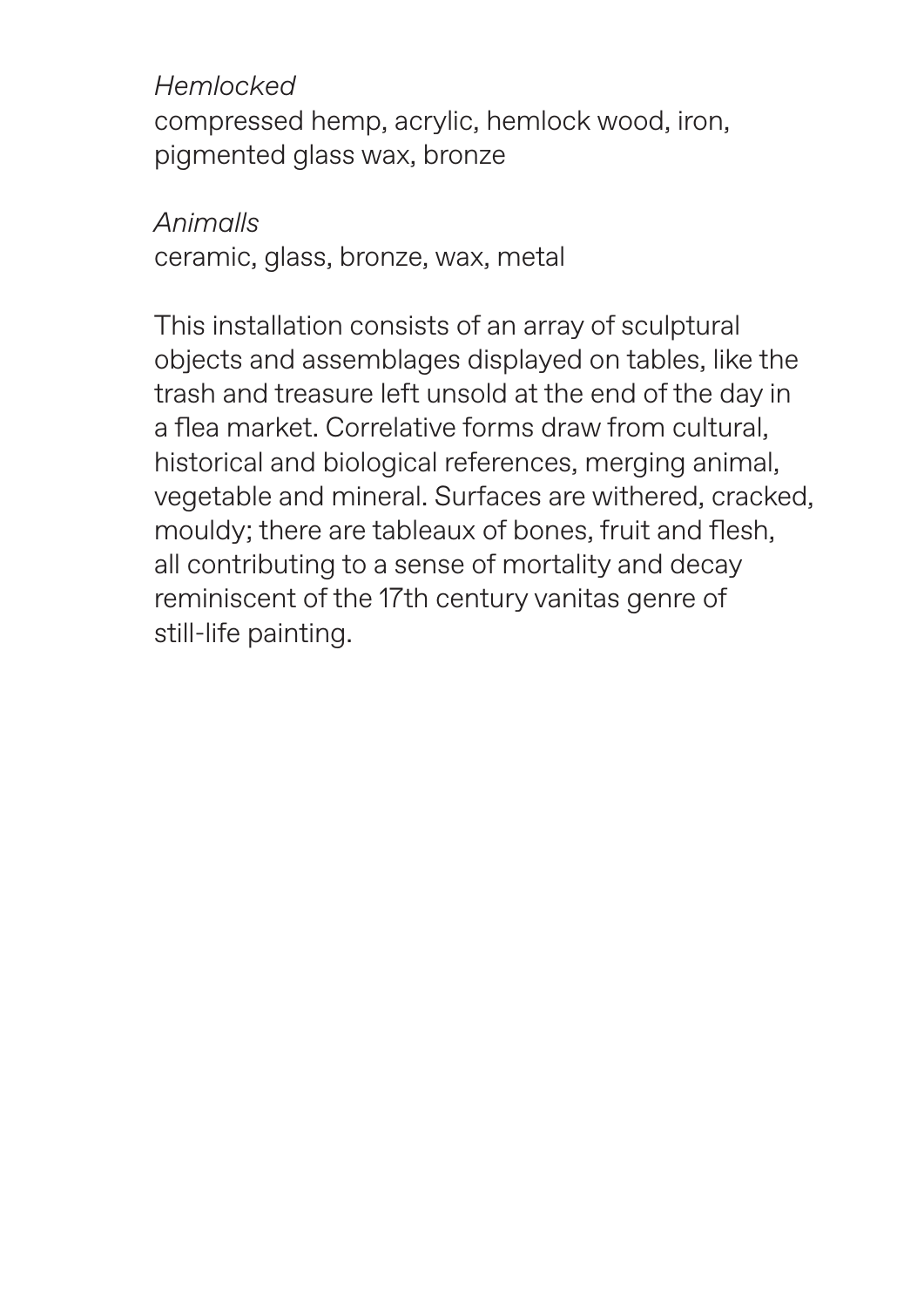### 6 Susan Jacobs born 1977 Sydney; lives and works in London

*Understanding Crossed Wires* 2022 wire, mixed media

Collection of the artist